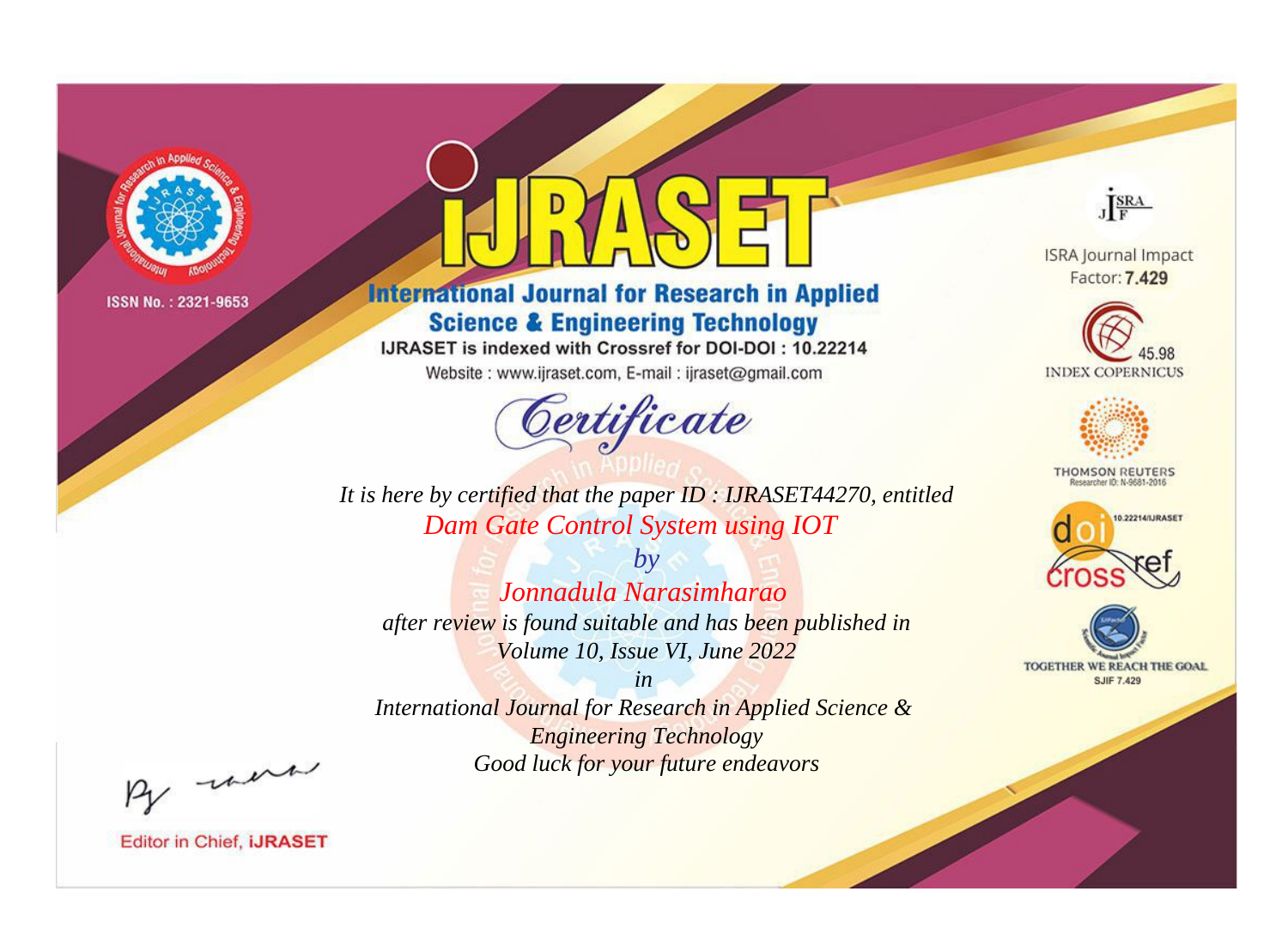

# **International Journal for Research in Applied Science & Engineering Technology**

IJRASET is indexed with Crossref for DOI-DOI: 10.22214

Website: www.ijraset.com, E-mail: ijraset@gmail.com



JERA

**ISRA Journal Impact** Factor: 7.429





**THOMSON REUTERS** 



TOGETHER WE REACH THE GOAL **SJIF 7.429** 

It is here by certified that the paper ID: IJRASET44270, entitled Dam Gate Control System using IOT

 $b\nu$ Suswambica Kolkuri after review is found suitable and has been published in Volume 10, Issue VI, June 2022

 $in$ International Journal for Research in Applied Science & **Engineering Technology** Good luck for your future endeavors

By morn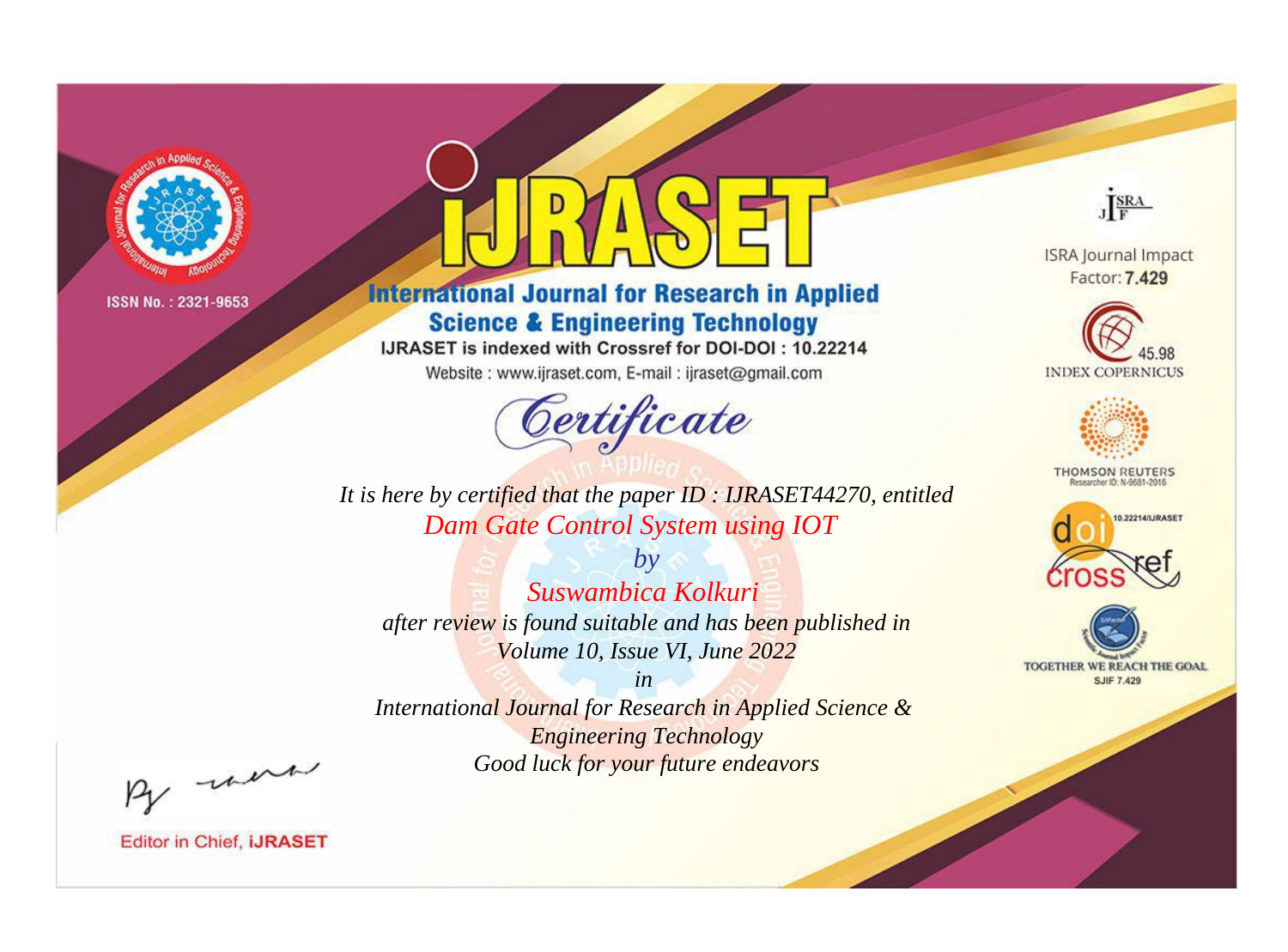

# **International Journal for Research in Applied Science & Engineering Technology**

IJRASET is indexed with Crossref for DOI-DOI: 10.22214

Website: www.ijraset.com, E-mail: ijraset@gmail.com



JERA

**ISRA Journal Impact** Factor: 7.429





**THOMSON REUTERS** 



TOGETHER WE REACH THE GOAL **SJIF 7.429** 

It is here by certified that the paper ID: IJRASET44270, entitled Dam Gate Control System using IOT

 $b\nu$ **Shree Ram Ponugoti** after review is found suitable and has been published in Volume 10, Issue VI, June 2022

 $in$ International Journal for Research in Applied Science & **Engineering Technology** Good luck for your future endeavors

By morn